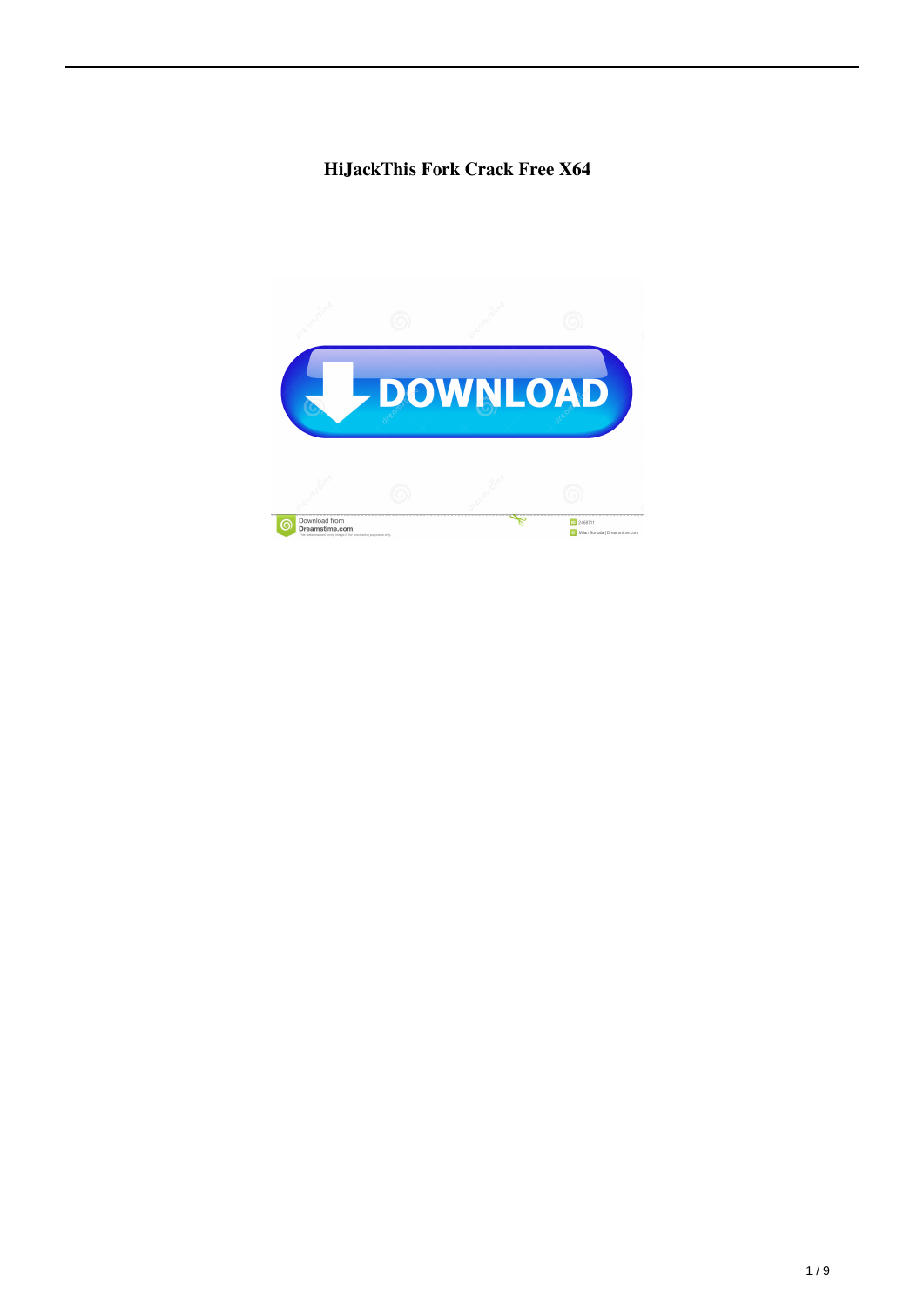Microsoft Explorer is the default web browser of Windows 10 and Windows Server 2016 operating systems. Most of the users can get their hands on Microsoft Internet Explorer. However, if you are in need of a different browser like Opera, Chrome, Firefox, Safari, or any other web browser, you can download and install it on your Windows. There are a few great alternatives for Microsoft's Internet Explorer. Here are some great alternative web browsers to try out. Opera for Windows 10 Opera offers a faster browsing experience than other web browsers. It is a very good alternative to Microsoft Internet Explorer and Firefox. However, its interface is a bit confusing. It is very similar to Microsoft's Internet Explorer. To view all tabs, you can press the Alt key to activate the tab bar and switch between the tabs. It offers tab stacking functionality. If you have many tabs and it is difficult to see them all at once, you can use the tab stacking feature. As soon as you hover on a tab, it will disappear and another one appears. A lot of other features can be used to operate the browser like the tab searching, bookmarks and the color options. The browser supports extension. Opera has some features that are not offered by other browsers. You can protect your browsing activities by disabling some elements. You can also set the extension to have special features on certain websites. The browser also supports extensions. The installation of the extension is quite simple. You only need to download it from the web. Once installed, it will be placed in the extensions list. It can also be managed and modified from there.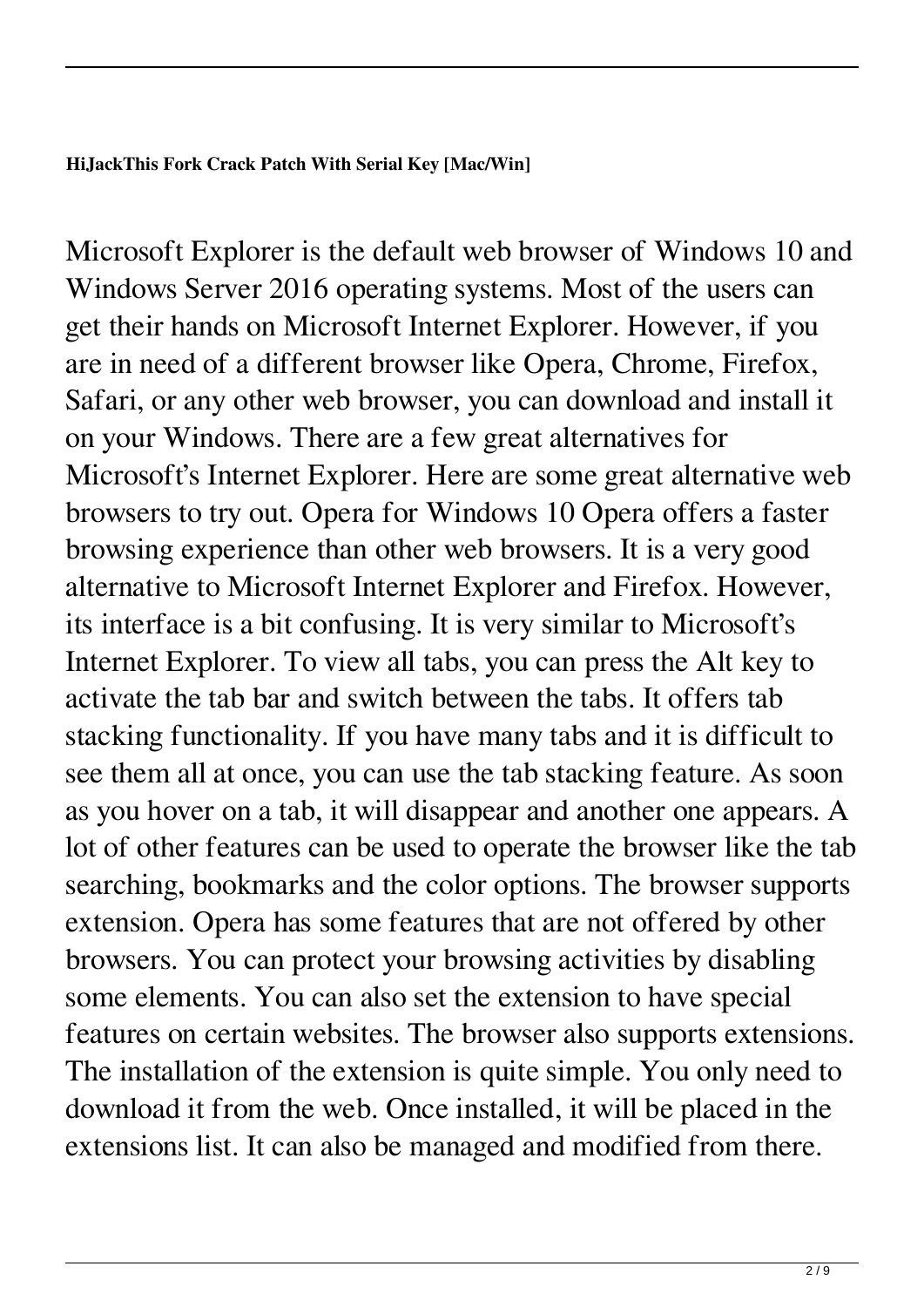The browser supports CSS3. You can install the browser from the Windows Store. Visit the store on Windows 10 and search for Opera. Safari for Windows 10 Apple's Safari is a popular web browser. It can be installed on any version of Windows. This browser is fast. You can also manage the customizations in the settings window. It has a lot of features and security features. It has an extension manager, and you can install extensions from the website. The installation process is quite simple. You need to download it and double click on the downloaded file. The file will then be installed automatically. The browser uses HTTPS. You can set the security level to be high, medium, or low. You can also change the scroll

## **HiJackThis Fork Crack+**

Fix your keyboard, avoid keystrokes being sent to another user or computer, never get locked out or change what keystrokes get sent to another computer or user. No need to say we are not trying to make money out of this but why not buy our lifetime license for just \$29.95 but if you would like to we do offer a free trial which can be downloaded below. Don't wait for your keyboard to stop working, or some other user or computer to do something you did to cause this to happen to your keyboard, avoid it at all costs. Don't get locked out or locked out of your own keyboard and computer, have access to your computer at any time and any device, even if your locked out. This is a real life issue for many people, something that actually happens to you and may not be able to get into your computer. How does KeyMacro work? KeyMacro is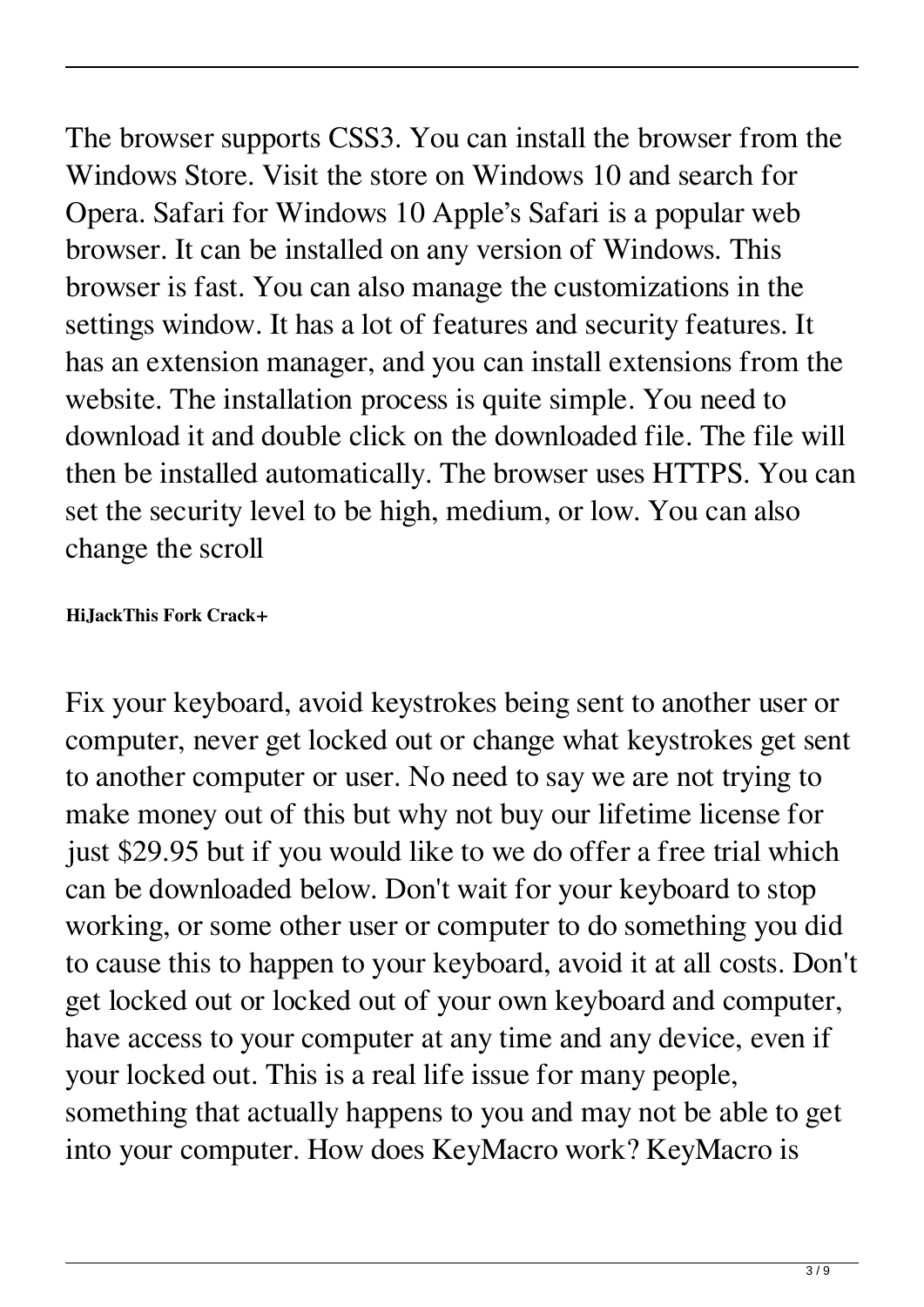completely transparent to you, it just works, and no one can tell you do anything or when or where it will work. KeyMacro works by altering your keyboard itself. You can program or change any keys on the keyboard and send them to other computers or users. You can also record or copy every keystroke you make and send them to other computers and users, even when off. There is no need for software or special equipment, KeyMacro's power is found in the fact that it only affects one device at a time. When you send keystrokes or files to another device, it will be a "solo" transaction and cannot interfere with other keystrokes or transmissions. Simple and easy to use, KeyMacro is just as easy to use as a "remote control" on your TV. No one can tell you what you can or can not do with your keyboard, you can do anything you want, anytime, anywhere. KeyMacro Features ✓ Works on all Windows OS with no additional requirements  $\checkmark$  Works on any computer or device with a keyboard, no matter what type of computer or device ✓ Works on all devices that can be connected to a computer or other device ✓ Works on all Apple and Android devices ✓ Works on all laptops ✓ Works on all desktops ✓ Works with any keystroke, mouse, mouse, trackpad, tablet, smartphone, or other device ✓ Works with any software, including, but not limited to, MS Office, Steam, iTunes, Google Chrome, 77a5ca646e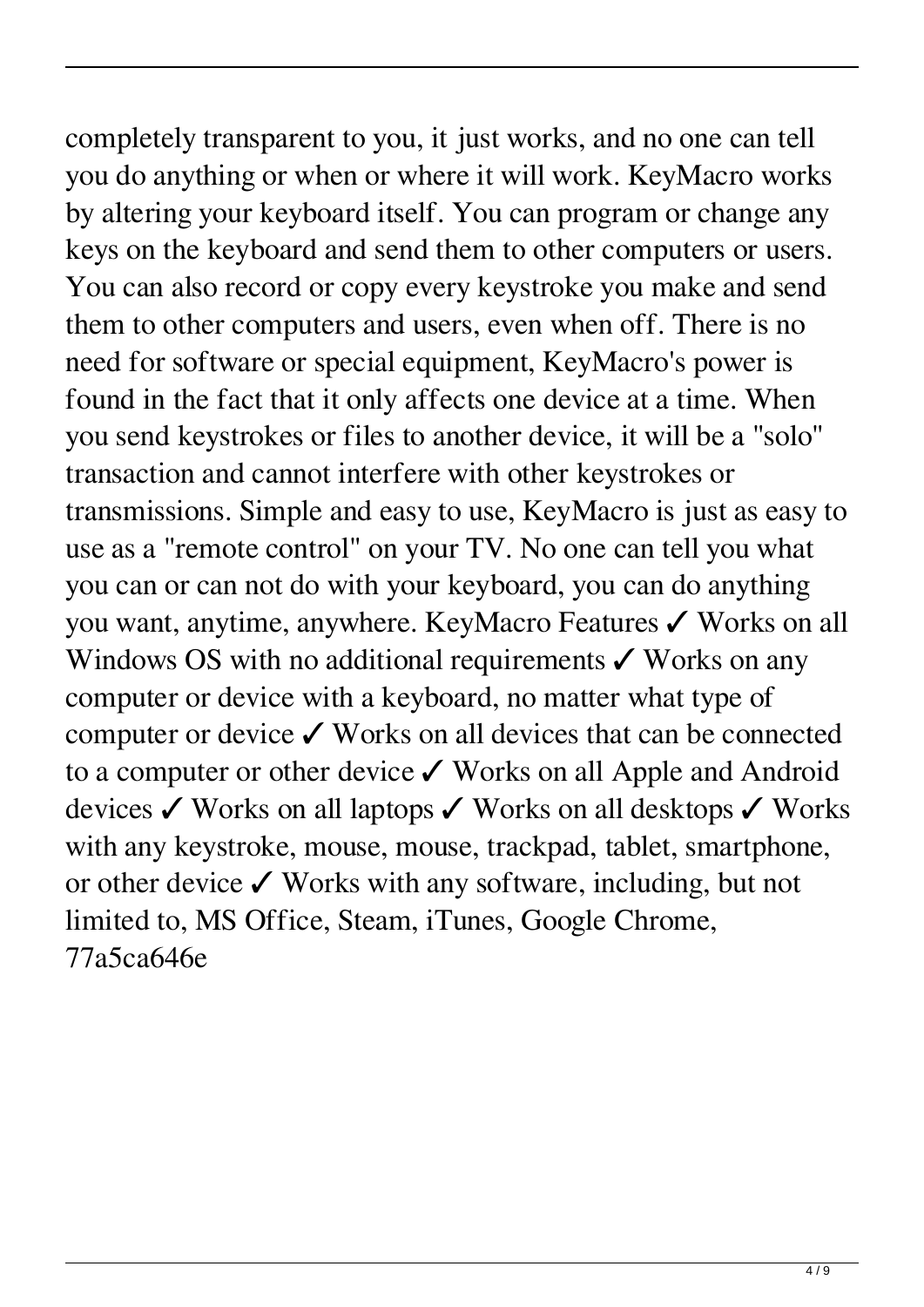## **HiJackThis Fork**

HiJackThis Fork is a tool that mainly addresses advanced users who need to perform a thorough check-up for an OS or perhaps, analyze how certain malware behaves once it infiltrates your system. While the original program created by Mark Russinovich is a popular registry cleaner, HiJackThis Fork makes available additional features to the original app. Scan your system for to detect altered registry keys The application is a fork of the notorious HiJackThis app. Then again, it comes with several important updates, such as the support for the newest operating systems and a wider threats database that is in accordance with the modern malware. Therefore, unlikely its predecessor, the tool could come as an extra safety measure along with the anti-malware removal tools. Functionality-wise, the app enables you to perform a system scan and retrieve a log file if needed for another program that you may want to use for analyzing the data. Once the scan is complete, the utility permits you to fix the checked items or gather additional information about your findings. Enables you to delete files on reboot and numerous other tools It is important to note that the program should not be used unless you know exactly what you are doing. After all, deleting a registry or a file could render the OS obsolete and hence, you are going to be forced to re-install Windows. The application comes with several miscellaneous tools that can help you make a more minute analysis. Therefore, you can use the Startuplist scan to learn more about the programs that launch with Windows and that may be responsible for errors or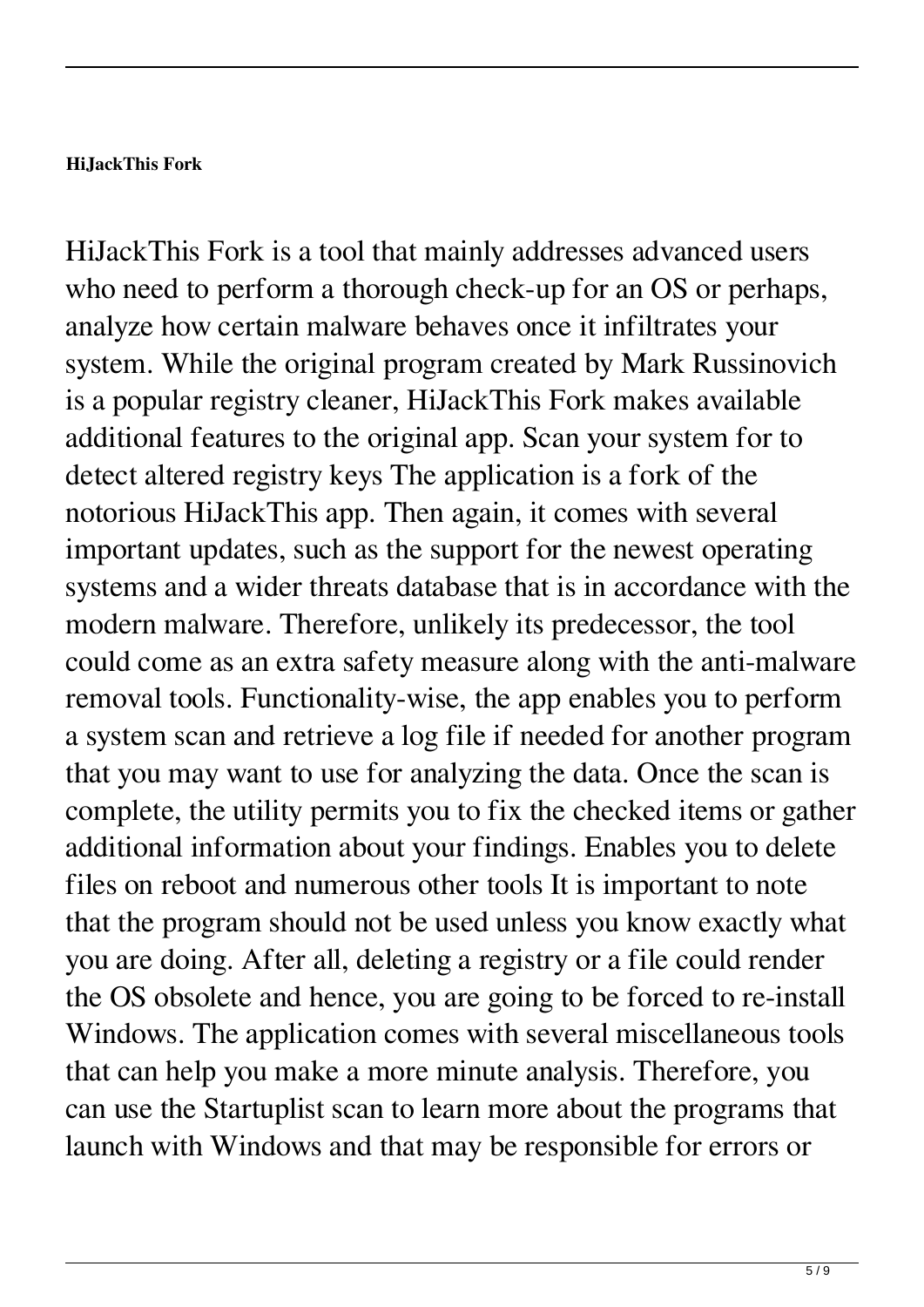that are potential malware. The other noteworthy tools include Process Manager, Host File Manager, Delete a file on reboot, delete a Windows service, Add spy, registry key unlock or digital signature checker, just to name a few. HiJackThis Fork (a fork of the original HiJackThis) is a tool that mainly addresses advanced users who need to perform a thorough check-up for an OS or perhaps, analyze how certain malware behaves once it infiltrates your system. While the original program created by Mark Russinovich is a popular registry cleaner, HiJackThis Fork makes available additional features to the original app. Review: As a member of the offshoot of the well-known Anti-Malware software developer, you can expect the latest products that are as efficient as the ones that are already available on the market. Fortunately, the software can identify and eliminate most of the current threats that can create harm to your

**What's New In?**

1. Fork of the famous HiJackThis for Windows 10, 8, 7, Vista, XP, 2000 & NT. 2. Secure delete / Unistall programs on restart / reboot 3. Disable OS services on reboot 4. Remove registry keys on reboot 5. Remove file on reboot 6. Delete a file on reboot 7. Perform a registry scan to check for a rootkit. 8. Unlock Windows / Run as administrator / Create digital signature / Remove digital signature 9. Show or hide Windows elements on right click of your mouse. 10. Report log to file when activated 11. Report log to file when run 12. Stop / Restart / Shutdown the computer when Windows is in the middle of a process 13. Open file explorer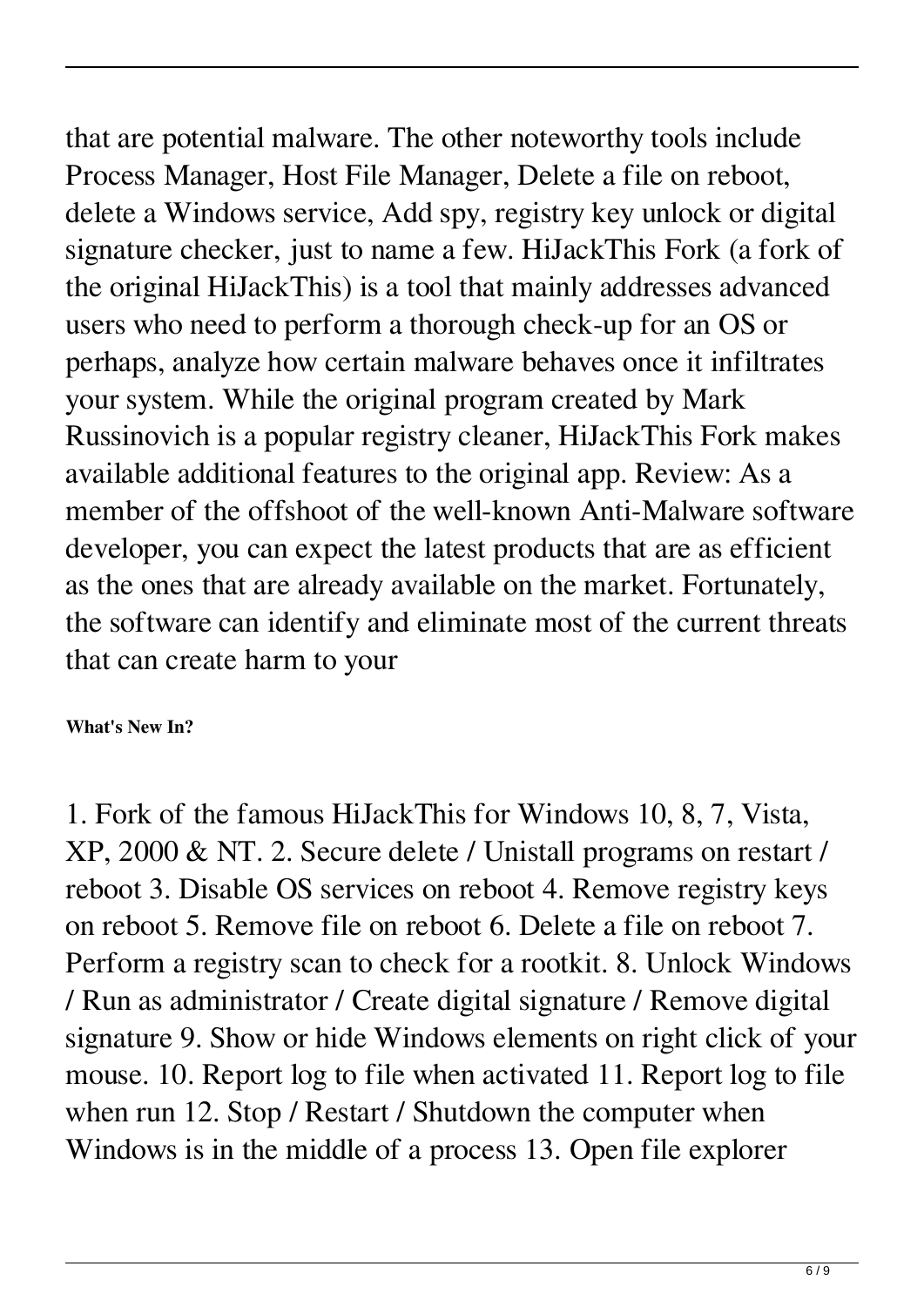when CTRL+SHIFT is pressed simultaneously. 14. Create a shortcut for any file or folder. 15. All in one repair/check/fix/remove/show/hide/lock/unlock/remove spy/remove malware/remove file/remove registry/remove service/remove file on reboot/remove file on reboot/remove registry key on reboot/remove file on reboot/remove registry key on reboot/repair computer on windows startup/repair windows repair/repair windows repair on startup/repair windows repair on startup/repair windows repair on startup/repair windows repair on startup/repair windows repair on startup/repair windows repair on startup/repair windows repair on startup/repair windows repair on startup/repair windows repair on startup/repair windows repair on startup/repair windows repair on startup/repair windows repair on startup/repair windows repair on startup/repair windows repair on startup/repair windows repair on startup/repair windows repair on startup/repair windows repair on startup/repair windows repair on startup/repair windows repair on startup/repair windows repair on startup/repair windows repair on startup/repair windows repair on startup/repair windows repair on startup/repair windows repair on startup/repair windows repair on startup/repair windows repair on startup/repair windows repair on startup/repair windows repair on startup/repair windows repair on startup/repair windows repair on startup/repair windows repair on startup/repair windows repair on startup/repair windows repair on startup/repair windows repair on startup/repair windows repair on startup/repair windows repair on startup/repair windows repair on startup/repair windows repair on startup/repair windows repair on startup/repair windows repair on startup/repair windows repair on startup/repair windows repair on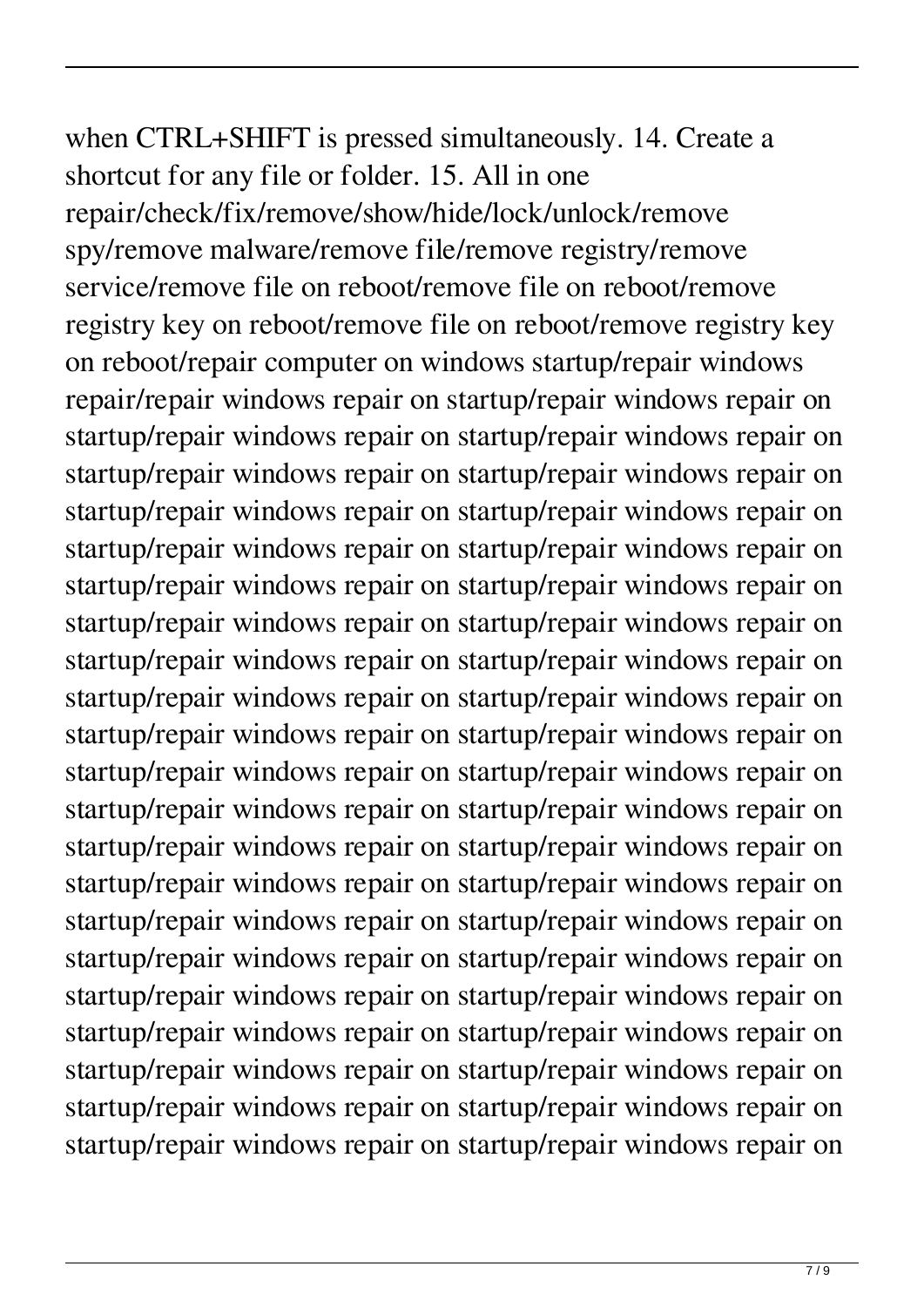startup/repair windows repair on startup/repair windows repair on startup/repair windows repair on startup/repair windows repair on startup/repair windows repair on startup/repair windows repair on startup/repair windows repair on startup/repair windows repair on startup/repair windows repair on startup/repair windows repair on startup/repair windows repair on startup/repair windows repair on startup/repair windows repair on startup/repair windows repair on startup/repair windows repair on startup/repair